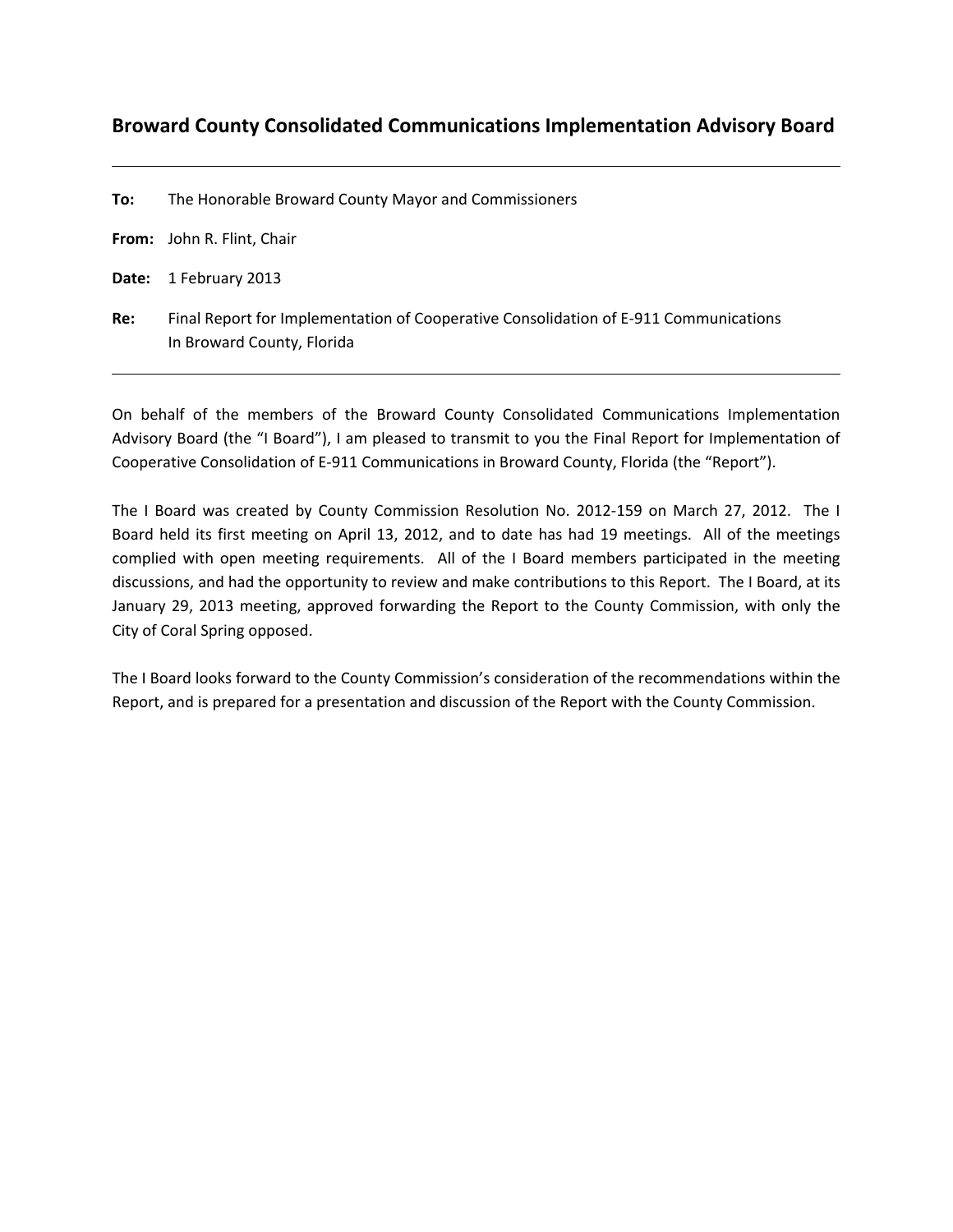# **Broward County Consolidated Communications Implementation Advisory Board**

Final Report for Implementation of Cooperative Consolidation of E‐911 Communications in Broward County, Florida

February 1, 2013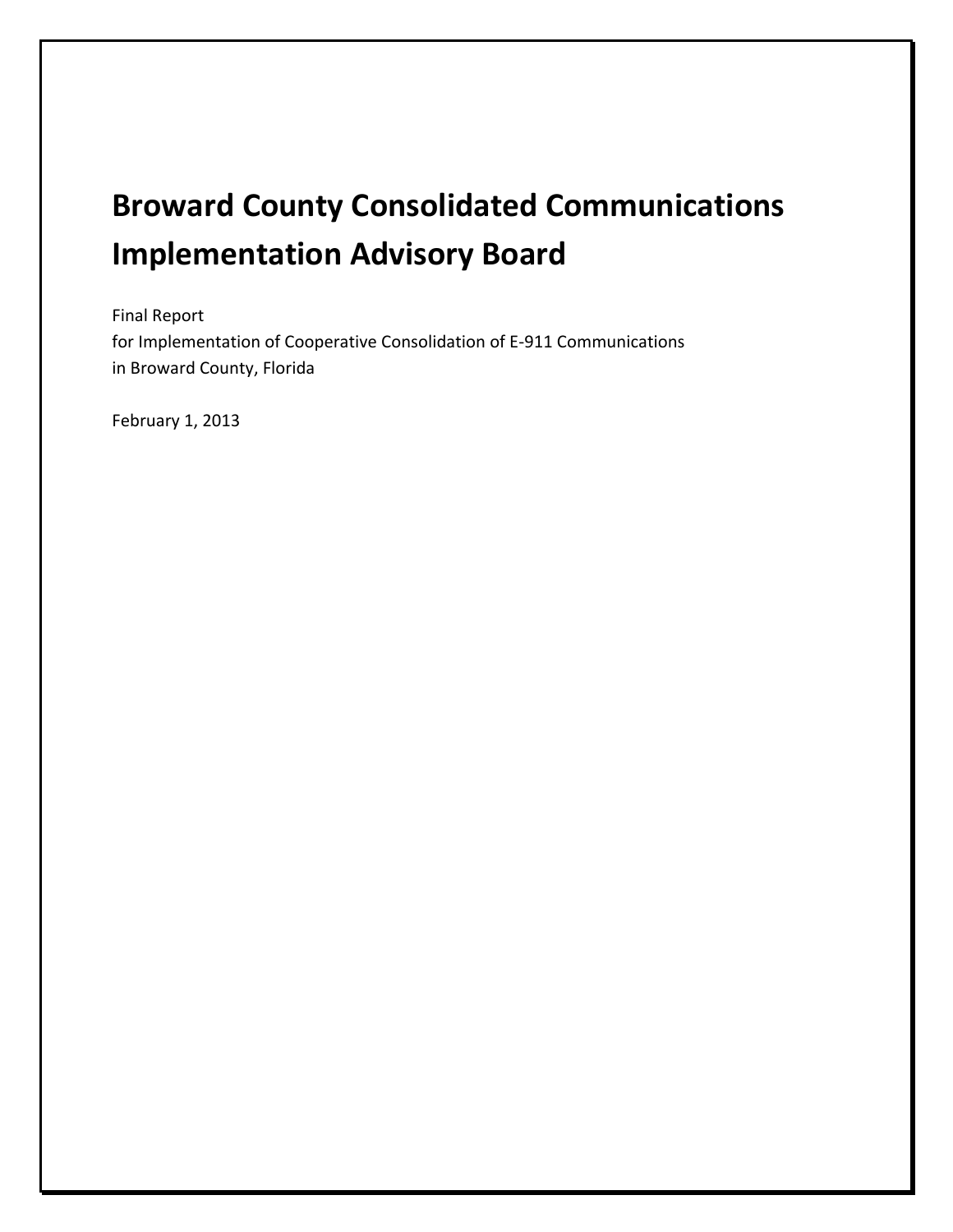#### **CONTENTS**

Final Report of the Broward County Consolidated Communications Implementation Advisory Board (the "I Board")

Exhibit 1 – Broward County Board of County Commissioners Resolution No. 2012‐159

Exhibit 2 – Membership of the I Board

Exhibit 3 – Broward County Consolidated Communications Committee – Report and Recommendations for Cooperative Consolidation of E‐911 Communications in Broward County, Florida, March 7, 2012

Exhibit 4 – Scenario #3: MSTU/CFS/POP (33%/33%/33%)

Exhibit 5 – Municipal Resolutions Regarding E‐911 Funded by County Ad Valorem Taxes and Summary

| In Support              | In Opposition                       |
|-------------------------|-------------------------------------|
| <b>Coconut Creek</b>    | <b>Coral Springs</b>                |
| Cooper City             |                                     |
| Dania Beach             | Other                               |
| Davie                   | Lauderdale-by-the Sea               |
| Deerfield Beach         | (opposed county ad valorem, favored |
| Fort Lauderdale         | 33%/33%/33% MSTU/CFS/POP)           |
| <b>Hallandale Beach</b> |                                     |
| Hollywood               | <b>Broward League of Cities</b>     |
| Lauderdale Lakes        | (resolution in support)             |
| Lauderhill              |                                     |
| Margate                 | No Resolution                       |
| Miramar                 | Hillsboro Beach                     |
| North Lauderdale        | Lazy Lake                           |
| <b>Oakland Park</b>     | Lighthouse Point                    |
| Parkland                | Pembroke Park                       |
| <b>Pembroke Pines</b>   | Plantation                          |
| Pompano Beach           | Sea Ranch Lakes                     |
| Southwest Ranches       |                                     |
| Sunrise                 |                                     |
| <b>Tamarac</b>          |                                     |
| Weston                  |                                     |
| <b>West Park</b>        |                                     |
| <b>Wilton Manors</b>    |                                     |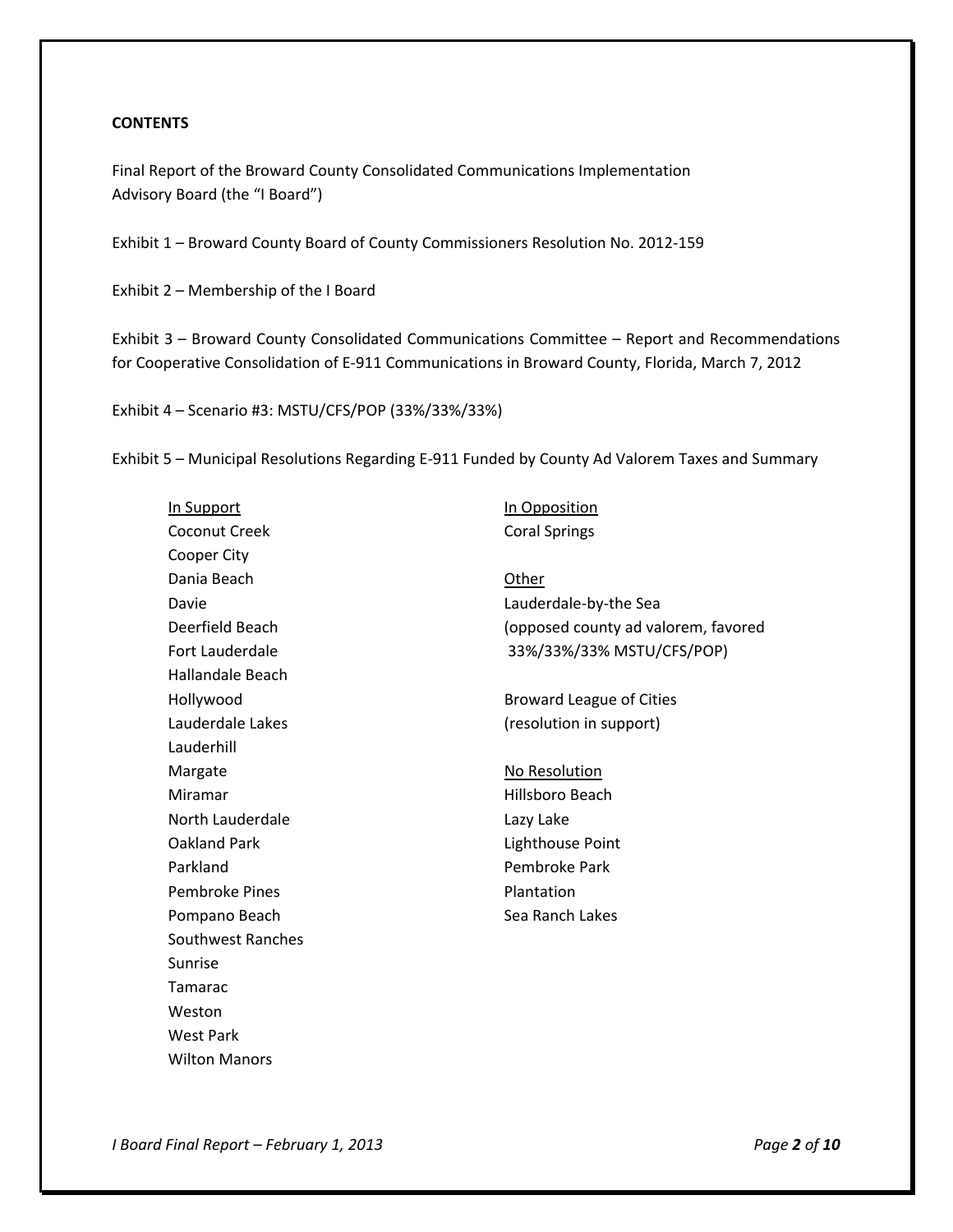#### **CONTENTS** (continued)

Exhibit 6 – Regional Governance Boards

Exhibit 7 – District Court of Appeal of the State of Florida, Fourth District *Palm Beach County v. City of Boca Raton and City of Delray Beach, et. al.*, 959 So. 2d 1017 (Fla. 4th DCA) rev. denied 10 So. 3d 631 (Fla. 2009)

Exhibit 8 – Motion to File Draft Report – December 4, 2012

Exhibit 9 – Investigative Report for Broward County 911 Dispatch Centers – January 16, 2013

Exhibit 10 – Site Selection Recommendation Presentation – Broward County Dept. of Public Works

Exhibit 11 – Operations Sub‐Committee Report – January 17, 2013

Exhibit 12 – Minutes of Meetings

April 13, 2012 April 27, 2012 May 11, 2012 May 25, 2012 June 21, 2012 July 13, 2012 July 19, 2012 August 3, 2012 August 17, 2012 September 7, 2012 September 21, 2012 October 19, 2012 November 2, 2012 November 9, 2012 December 7, 2012 January 4, 2013 January 18, 2013 January 25, 2013 January 29, 2013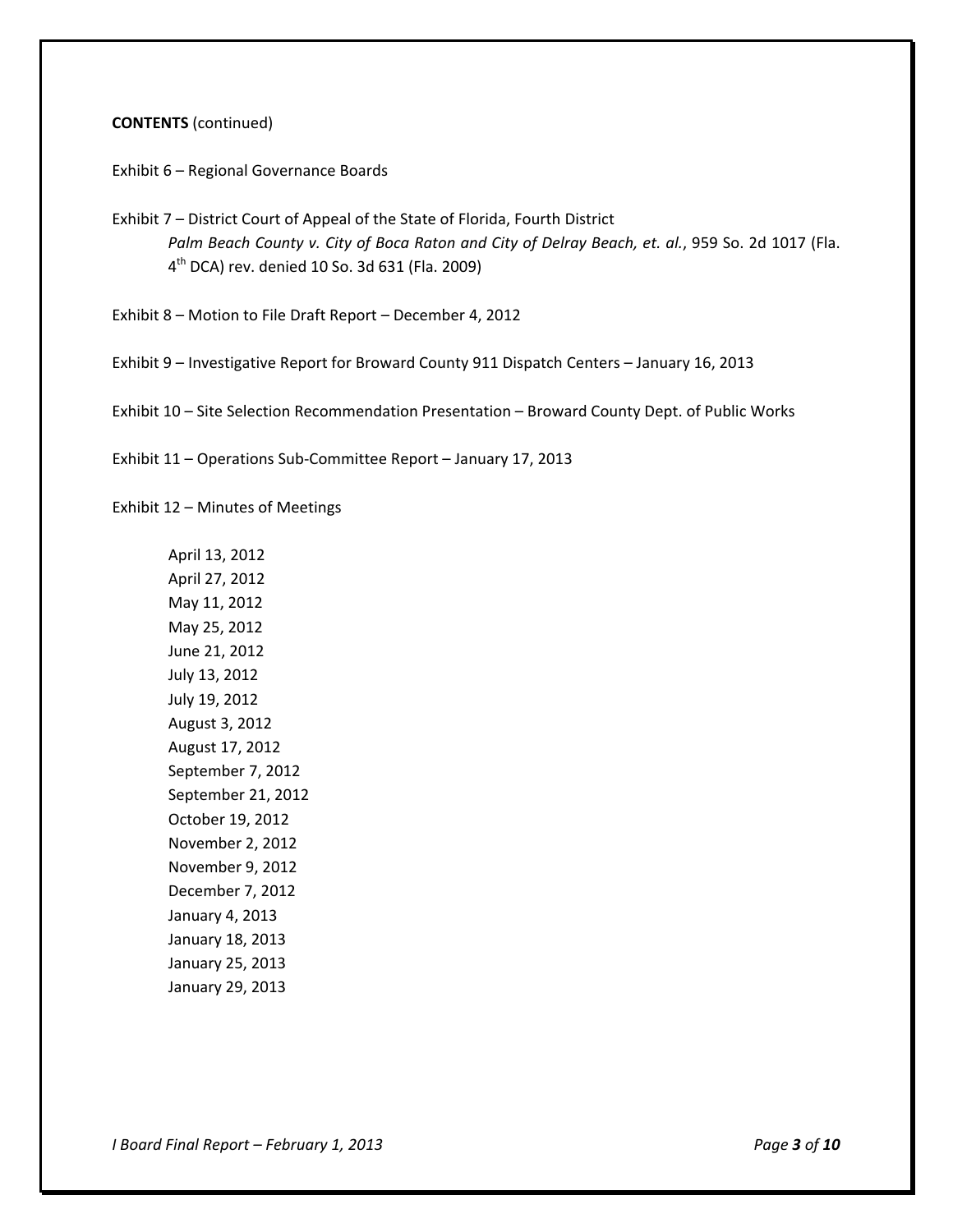#### **BACKGROUND**

The Broward County Consolidated Communications Implementation Advisory Board (the "I Board") was created by the Broward County Board of County Commissioners (the "County Commission") by Resolution 2012‐159 (the "Resolution") adopted on March 27, 2012 (Exhibit 1).

The purpose of the I Board is to review, consider, and make recommendations to the County Commission relating to the creation, governance, funding, and operations of a regional and cooperative consolidated E‐911 communications system which shall include the development of an Interlocal agreement ("ILA") to be utilized by all participants in the regional and cooperative consolidated E‐911 system.

The membership of the I Board consists of municipal managers/administrators from all Broward County municipalities, the County Administrator, the Sheriff or designee, a representative from the Broward County Chiefs of Police Association, and a representative of the Fire Chiefs Association of Broward County (Exhibit 2).

The scope of the I Board's responsibilities, as set forth in the Resolution, includes but is not limited to, governance, funding, and operations. The Resolution provides that the I Board submit a written draft report to the County Commission no later than November 15, 2012, and the final report shall be submitted to the County Commission by February 1, 2013.

The basis for the commencement of the I Board's work is the Broward County Consolidated Communications Committee (the "4C Committee") Report and Recommendations for Cooperative Consolidation of E‐911 Communications in Broward County, Florida, dated March 7, 2012 (the "4C Report") (Exhibit 3).

The first meeting of the I Board was April 13, 2012. The I Board proceeded to meet approximately twice per month thereafter. The I Board received an overview of the 4C Report, and a report from each of the 4C Committee sub‐committee chairs for funding, governance, and operations respectively.

Pursuant to the Resolution, the I Board was charged with submitting a Draft Report to the County Commission no later than November 15, 2012, and a Final Report by February 1, 2013. The I Board submitted its Draft Report to the County Commission on November 15, 2012. The County Commission, on December 4, 2012, adopted a motion to file the Draft Report (Exhibit 8). With the submittal of this Final Report to the County Commission, the I Board will have concluded its work.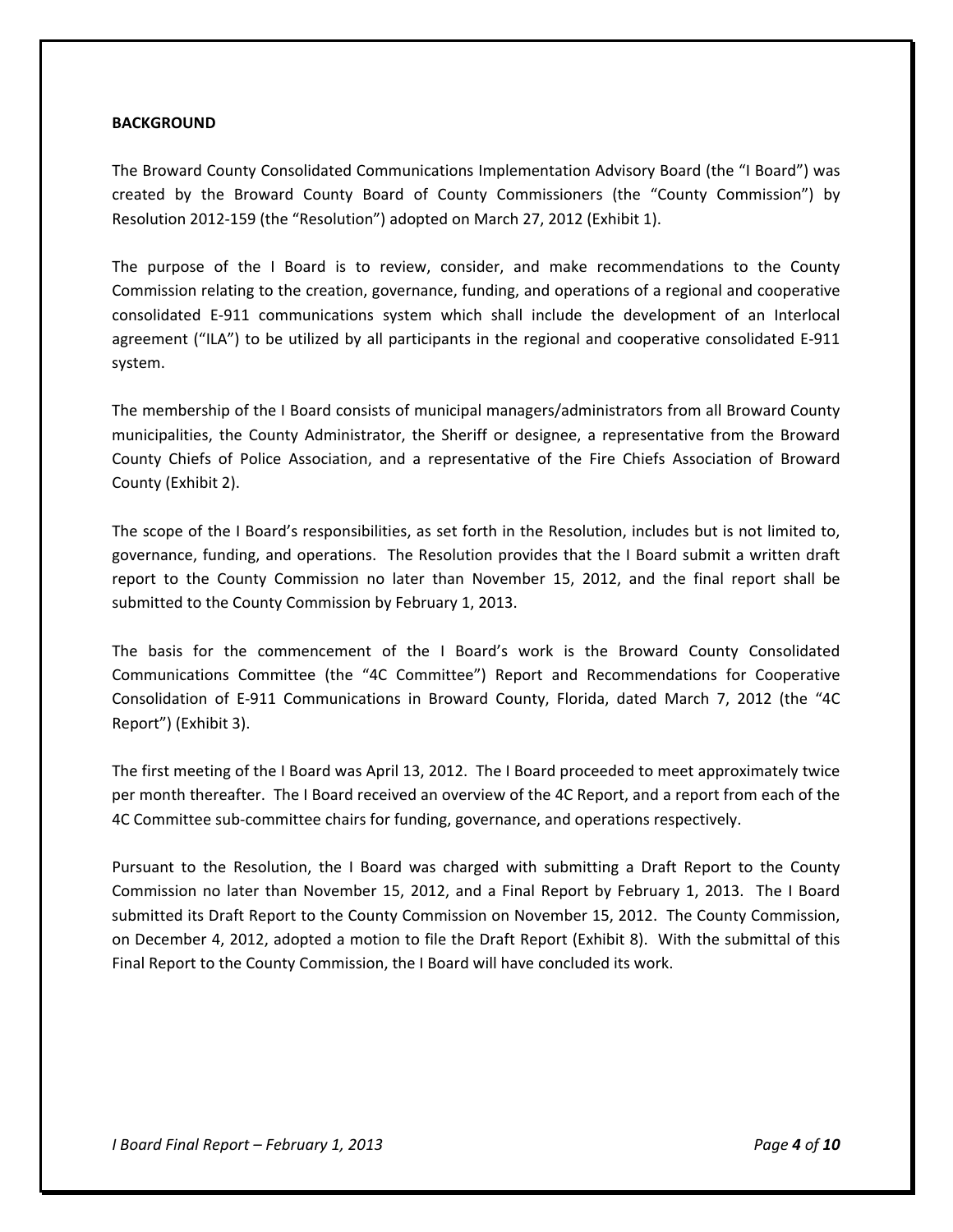#### **FUNDING**

The I Board decided to address the issue of funding first, because without a consensus of the I Board members as to how to fund a countywide consolidated E‐911 system there would be little purpose in pursuing the governance and operations issues.

The 4C Report Points of Consensus – Funding states the following:

Funding must be equitable, stable and predictable; Funding must take into account this is a regional function; Any ILA must provide stability, predictability, transparency and equity of funding;

The 4C Committee considered three potential funding options: (a) Municipal Services Taxing Unit, (MSTU) millage set by the Broward County Commission and dedicated to communications only; (b) Service agreement predicated on usage, population, taxable value, or some combination of those three; and (c) County funding through Ad Valorem.

After consideration by the full 4C Committee of the funding and history options, there was broad consensus that Broward County should maintain not less than the current dollar funding level in the new consolidated organization in the immediate future (during the transition period of approximately three years) and the County's funding in future years should be in the same proportion as its initial funding in the consolidated organization, disregarding transition costs. Additionally, the gap in funding between the level of the County funding and the total operational costs of the consolidated model should be funded via ad valorem through a Municipal Services Taxing Unit ("MSTU").

The I Board considered all of the funding methods contained in the 4C Report to fund the gap in the funding between the level of County funding offered as an incentive for current E‐911 operators to participate (\$19.7 million) and the total operational costs of the consolidated system. The gap is currently estimated at \$17.6 million at full efficiency.

In considering the MSTU, I Board members identified inequities as municipalities with higher property values would be paying a disproportionately higher share of the cost of the system, and conversely, municipalities with lower property values would be paying a disproportionately lower share of the cost of the system. Further, this method does not provide an incentive for current E-911 operators to participate.

In considering the funding method predicated on usage, population, taxable value, or some combination of the three, the I Board considered numerous scenarios having varying percentages of usage, population, and taxable value, with the last iteration being based on simplicity rather than having a rational or logical basis, one‐third based on usage; one‐third based on population; and one‐third based on taxable value (Exhibit 4). However, the I Board determined that this method lacks long‐term stability

*I Board Final Report – February 1, 2013 Page 5 of 10*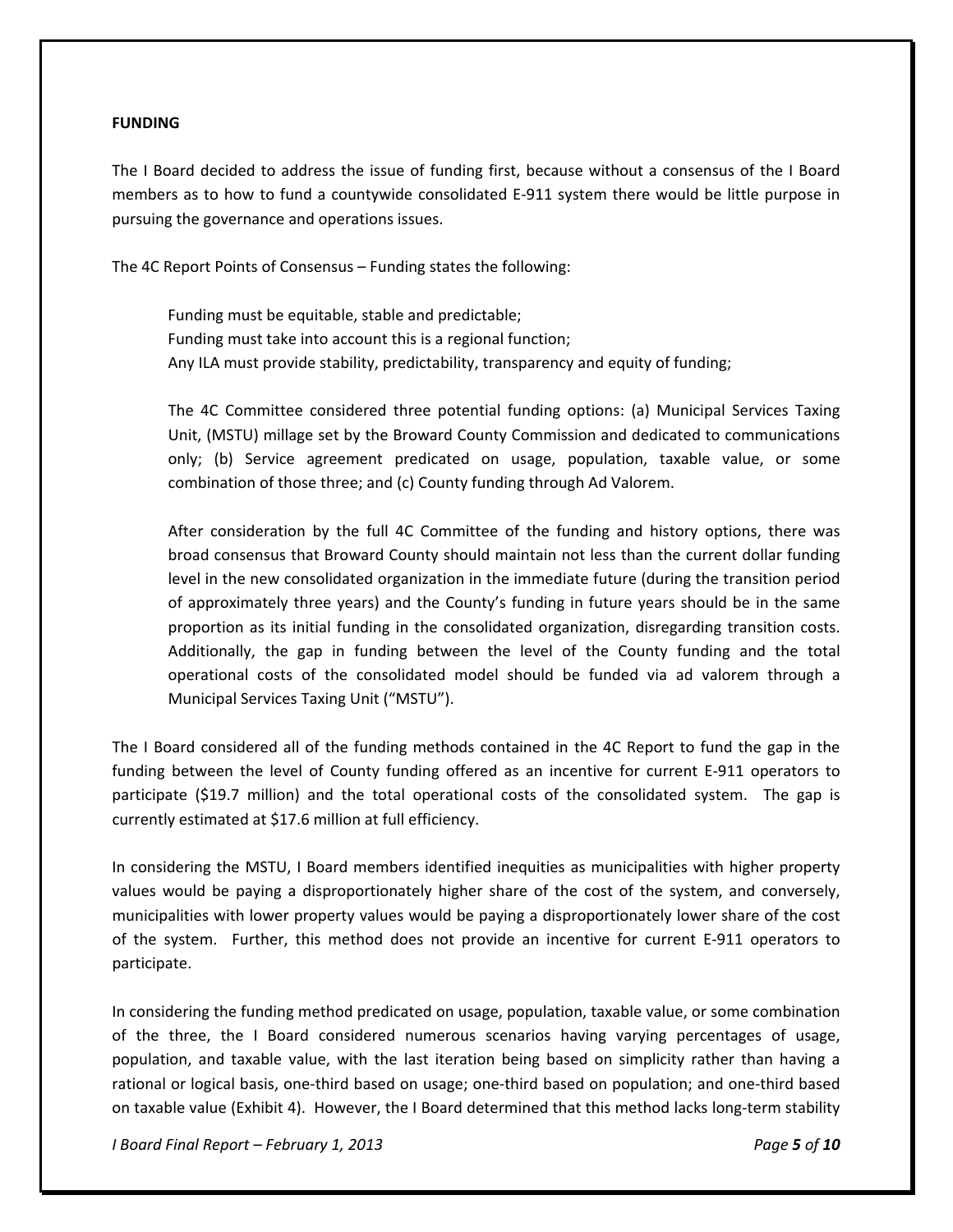and predictability as two-thirds of the annual municipal funding portion relies on the willingness and ability of each of the 31 municipalities to consistently and without exception appropriate the required funding. Finally, this method does not provide an incentive for current E‐911 operators to participate.

In considering funding wholly through County ad valorem taxes, the I Board was reminded by the County Administrator on many occasions that the County Commission has to date not supported this method. However, after extensive consideration of the other methods and the fundamental principles of stability and equity, the I Board chose to recommend funding wholly through County ad valorem taxes as the preferred method with the greatest incentive for regional participation.

On September 21, 2012, the I Board voted 16‐2 (with Broward County and Coral Springs dissenting), to support a resolution for the adoption of a plan for cooperative countywide consolidation of E-911 communications and dispatch, to be operated (or contracted for operation) by Broward County, and to be wholly funded through County ad valorem taxes. This method provides the greatest incentive for all current operators to participate in a consolidated system, and provides stable and predictable funding of a consolidated regional system for the long term.

The governing bodies of 23 of Broward's 31 municipalities representing 86.68% percent of the incorporated population of Broward County, and the Broward League of Cities, have each adopted a resolution to support the adoption of a plan for cooperative countywide consolidation of E‐911 communications and dispatch, to be operated (or contracted for operation) by Broward County, and to be wholly funded through County ad valorem taxes (the "Resolutions") (Exhibit 5).

#### **GOVERNANCE**

The I Board considered the 4C Report Points of Consensus – Governance which identifies two potential models for governance and operations, being:

The 4C Committee recommends further consideration of two potential models for governance and operations; (a) a regional model where the Board of Directors would have hire/fire authority over the Executive Director through the Broward Sheriff operations; or (b) a similar model operated through Broward County government.

It was the consensus of the I Board that a model operated through Broward County government was the preferred model.

Based upon direction from the I Board, the County Attorney's Office drafted a governance section for a proposed Interlocal Agreement ("ILA") which provided that the regional communication system be implemented through a department of Broward County government. The County Attorney's office advised that county employees would need to report to the County Administrator. If there is to be an Executive Director appointed by a Board of Directors, under the model operated through County

*I Board Final Report – February 1, 2013 Page 6 of 10*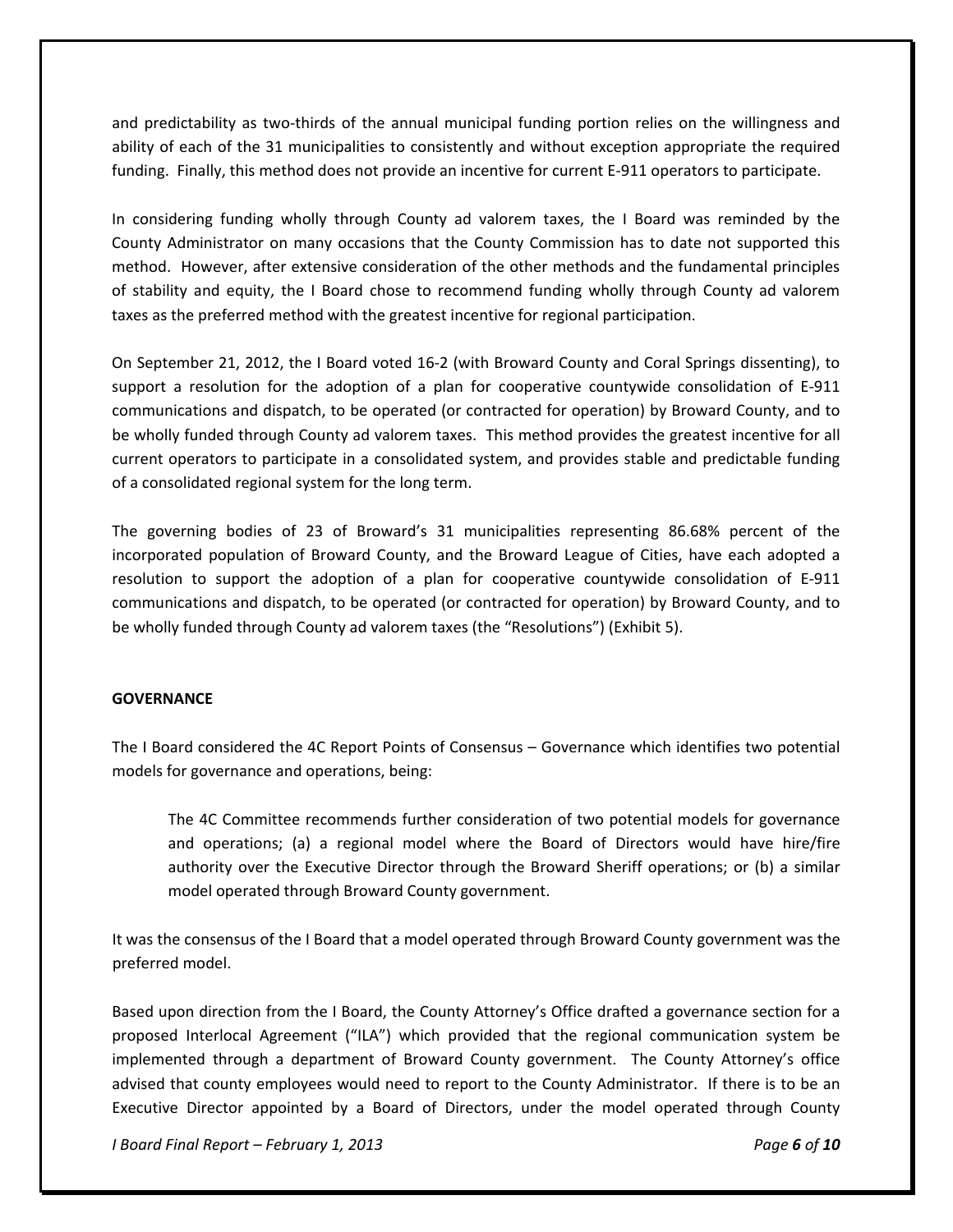government, the departmental county employees would still need to be directed by the County Administrator. Such an employment arrangement raises several issues: First, this employment arrangement does not currently exist within County government. Second, this arrangement is counter to the Council‐Manager form of government enjoyed by the County. Third, such an arrangement would provide numerous opportunities for conflict between a Board of Directors and the County Administrator over the supervision and accountability of the Executive Director.

If the County Commission responds favorably to the adoption of a plan for cooperative countywide consolidation of E‐911 communications and dispatch to be operated (or contracted for operation) by Broward County, and to be wholly funded through County ad valorem taxes, then it stands to reason that the County Commission should have governance over the system, including the appointment of an Executive Director.

Currently there exists several cooperative professional/technical boards/committees comprised of public safety and communications professionals from the current E‐911 operators that establish standards, protocols and procedures shared among those operators (Exhibit 6). These boards/committees are a valuable asset to the systems as they exist today and can continue to be equally, if not more, valuable in a consolidated regional system. The I Board is committed to the involvement of these boards/committees in the future regional solution.

#### **OPERATIONS – Site Locations**

The 4C Report Points of Consensus – Operations recommends reducing the number of PSAP's to three for the entire county, from the current ten, and using three geographically separate PSAP/911 locations. The Report also recommends before site selection to have an expert to obtain validated opinions on viability and desirability of chosen infrastructure.

At its July 19, 2012 meeting, the I Board selected five potential current PSAP site locations, including Coconut Creek, Sunrise, Pembroke Pines, Hollywood, and the County's Public Safety building. The Coconut Creek, Sunrise, and Pembroke Pines site locations were included as they were identified as "flee‐to" sites in the Broward PSAP Consolidation Feasibility Report. Hollywood requested that its site location be included as the city's intention is to participate in a consolidated system. The County's Public Safety Building site was included as it is an existing PSAP and operated by the Sheriff of Broward County.

The I Board requested the County to obtain the services of an expert to evaluate each of those five sites for viability and desirability. The evaluation of each site includes, but is not limited to, square footage, year built, hurricane category strength, line and stand‐by power systems, and voice and data capacity.

The County Commission, on August 21, 2012 authorized the County Administrator to hire the appropriate expert, being the firm of Saltz Michelson Architects, Fort Lauderdale, Florida. Saltz

*I Board Final Report – February 1, 2013 Page 7 of 10*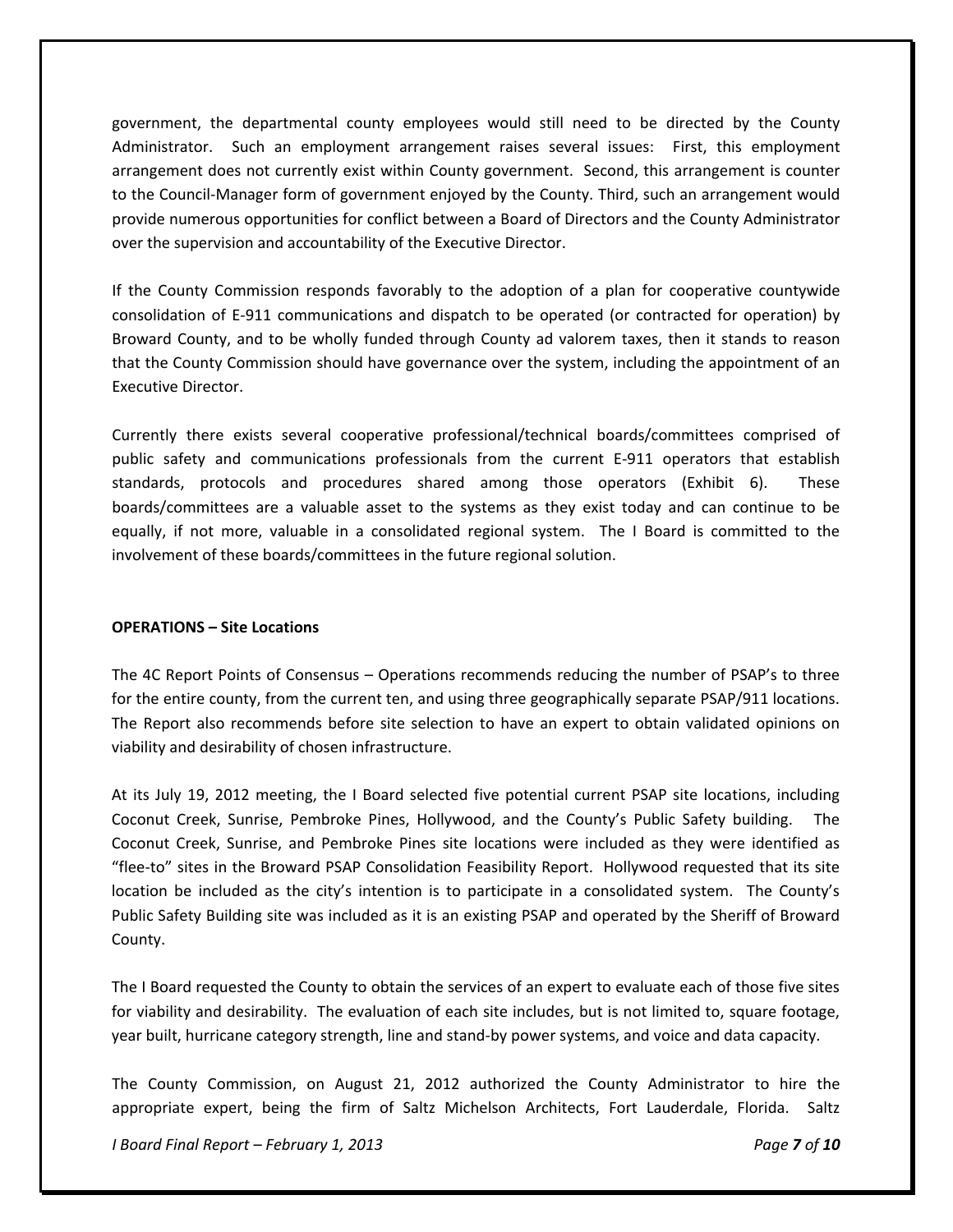Michelson prepared the "Investigative Report for Broward County 911 Dispatch Centers" dated January 16, 2013 (Exhibit 9) and presented its findings to the I Board on January 18, 2013. Saltz Michelson did not offer any recommendations as to any of the five sites the firm investigated.

The Broward County Department of Public Works, based on the Saltz Michelson report, recommended that the sites located in the cities of Sunrise and Coconut Creek be considered for two of the three consolidated sites, and that third consolidated site be either the one located in the city of Pembroke Pines or the one located at the County's Public Safety Building (Exhibit 10).

The I Board, at its January 18, 2012 meeting, voted to accept the Saltz Michelson report and the recommendations of the Department of Public Works with the County to finalize the site selection; only the city of Coral Springs opposed.

#### **OPERATIONS ‐ Metrics**

The I Board, on December 7, 2012, formed the Operations Sub‐Committee for the purpose of identifying the most appropriate guidelines for a cooperative countywide consolidated E‐911 communications service model that would best serve Broward County. The Sub-Committee members are its Chair, Richard Lemack, representatives of the currently operating PSAP's, representatives of the Fire Chief's Association and the Police Chief's Association, and the County's EMS Medical Director.

The Sub‐Committee met on December 21, 2012, January 4, 10, and 17 2013, with all meetings in compliance with Florida's Sunshine Law. The Sub-Committee issued its report on January 17, 2013 (Exhibit 11).

In summary, the Sub‐Committee identified the organizations, regulations, statutes, and standards that apply to 911 communications operations, and has recommended that the best and highest operational standard within each dimension should be used in the design and operation of a cooperative countywide consolidated E‐911 system.

The I Board, at its January 18, 2013 meeting, voted to accept the Operations Sub‐Committee report, with only the city of Coral Springs opposed.

If the County Commission responds favorably to the adoption of a plan for cooperative countywide consolidation of E‐911 communications and dispatch to be operated (or contracted for operation) by Broward County, and to be wholly funded through County ad valorem taxes, then the County should take the lead in the coordination of consolidating the systems of the willing participants utilizing the expertise of the existing professional/technical boards/committees.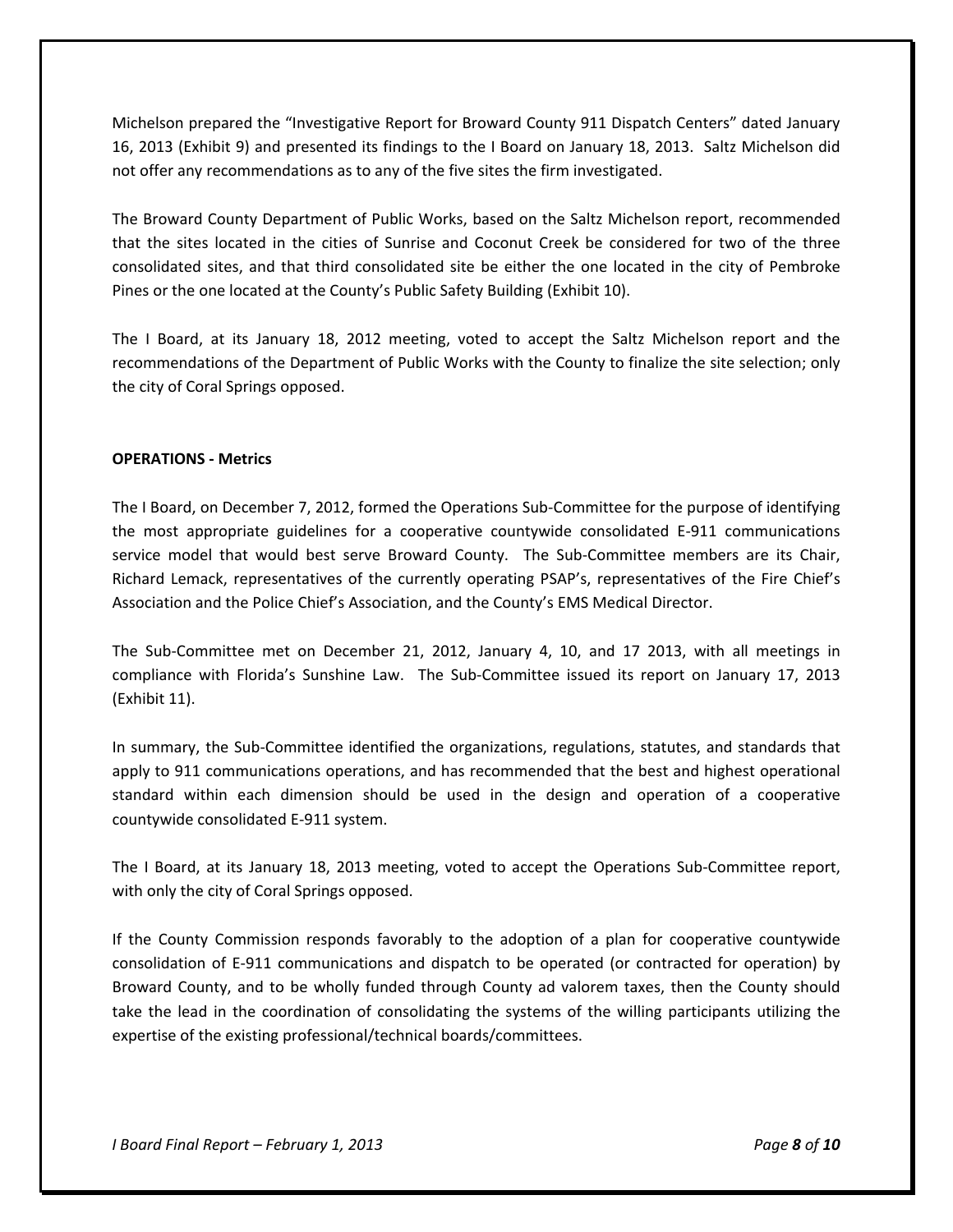#### **NON‐PARTICIPANTS**

The cities of Coral Springs and Plantation have stated that they have chosen not to participate in a consolidated regional system and prefer to operate their current systems independently. The remaining cities with currently operational PSAP's have expressed support of regionalization, as evidenced by passage of their resolutions supporting E‐911 funding wholly by County ad valorem taxes, however; none of these cities have been asked nor have they stated if they would close their PSAP in order to participate in the consolidated regional system if their facility was not one of the three consolidated PSAP locations.

The City of Coral Springs raised the issue of double taxation for the same services should the consolidated regional system be operated (or contracted for operation) by Broward County, and to be wholly funded through County ad valorem taxes while Coral Springs continues to operate its own system. Coral Springs also requested to be included in any technical aspects of the consolidated regional system so that it can remain abreast of such developments. A similar situation was litigated in the District Court of Appeal of the State of Florida, Fourth District at Palm *Beach County v. City of Boca Raton and City of Delray Beach, et. al.*, 959 So. 2d 1017 (Fla. 4th DCA) rev. denied 10 So. 3d 631 (Fla. 2009) in October, 2008 (Exhibit 7), where the Court upheld Palm Beach County's right to operate a countywide communications system funded by county ad valorem taxes regardless of subordinate municipalities operating their own system. The City of Coral Springs has also raised a concern that the level of service that will be provided by the Countywide E‐911 system will be lower than currently provided by the City of Coral Springs. The I Board shares this concern, and it is the goal and intention of the I Board that the level of service that will be provided through the Countywide E‐911 system will meet or exceed that currently provided by the City of Coral Springs as well as national standards and will be more efficient with a lower cost per call.

The City of Fort Lauderdale has indicated that it is in the process of establishing its own independent public safety dispatch system and absent funding through a County ad valorem tax will likely not join a regional system.

#### **RECOMMENDATIONS**

The I Board requests the assistance and continued leadership of the County Commission in the effort to develop a regionalized E‐911 and dispatch communications system for all of Broward County.

The I Board offers the following recommendations:

1. The County Commission adopt a plan for cooperative countywide consolidation of E‐911 communications and dispatch to be operated (or contracted for operation) by Broward County wholly funded through County ad valorem taxes;